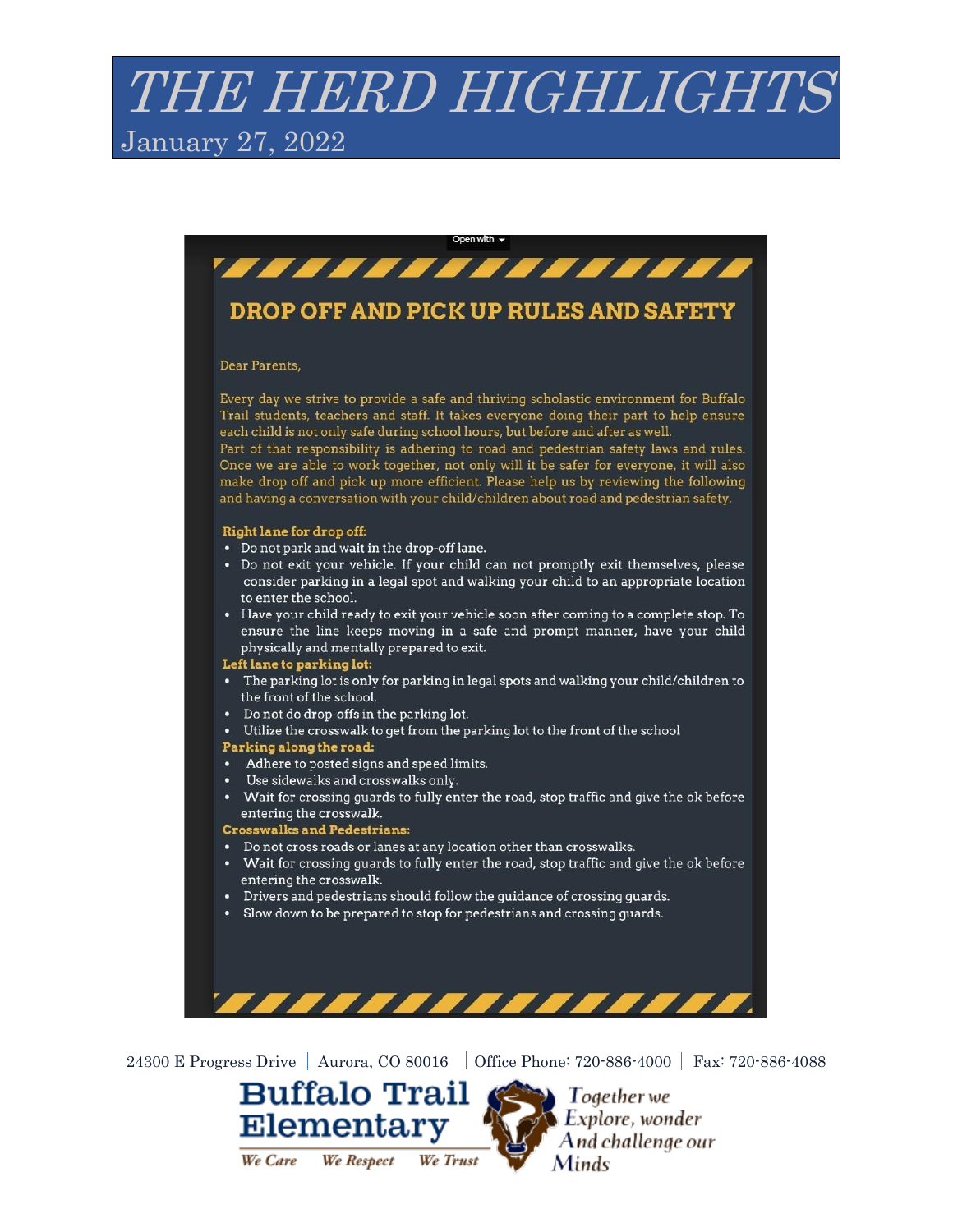

#### **Things to Consider**

- Doors open at 7:50am
- Tardy bell rings at 8:00am
- A little preparation and consideration for others goes a long way.

## Thank you for helping us!

,,,,,,,,,,,,,,,

If you have any concerns, comments or positive suggestions, then please call or send an email.

77777777777777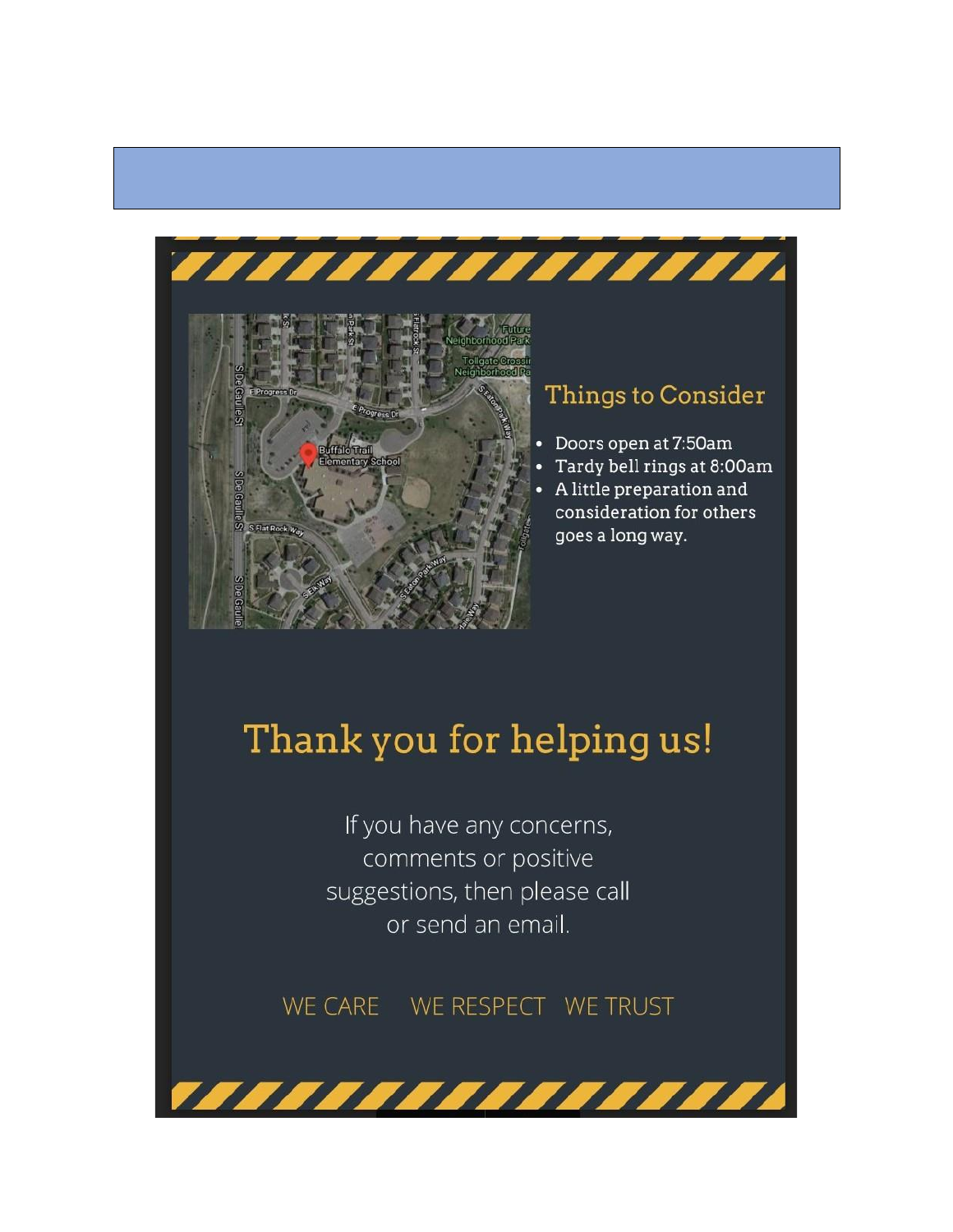| <b>Bell Schedule</b> |                     |
|----------------------|---------------------|
| Morning              | First bell: 7:50 AM |
| $(M-T-W-TH-F)$       | Tardy bell: 8:00    |
| Afternoon            | 2:45                |
| $(M-T-TH-F)$         |                     |
| Afternoon            | 1:45                |
|                      |                     |

\*There is no adult supervision before 7:50 AM. Please do not drop your children off before then. Children should not be playing on the playground before or after school unless they have an adult supervisor such as a parent or other family member.

### Animals on School Property

Please remember that only service animals are allowed on school property including at arrival and dismissal. Thank you for understanding.

#### Student Leadership Coin Drive

Student leadership is leading a coin drive for Buffalo Trail. The purpose of this coin drive is to raise money to buy a new Buddy Bench for our school playground. Our wonderful PTCO is going to match any money raised during the coin drive to help us purchase a new bench.

The Buddy Bench is a place for students to sit when they need a buddy during recess. This encourages empathy, compassion, and building friendships.

Students can bring in both cash and coins and put them in the gallon jug in their teacher's classroom any time between now and the end of February.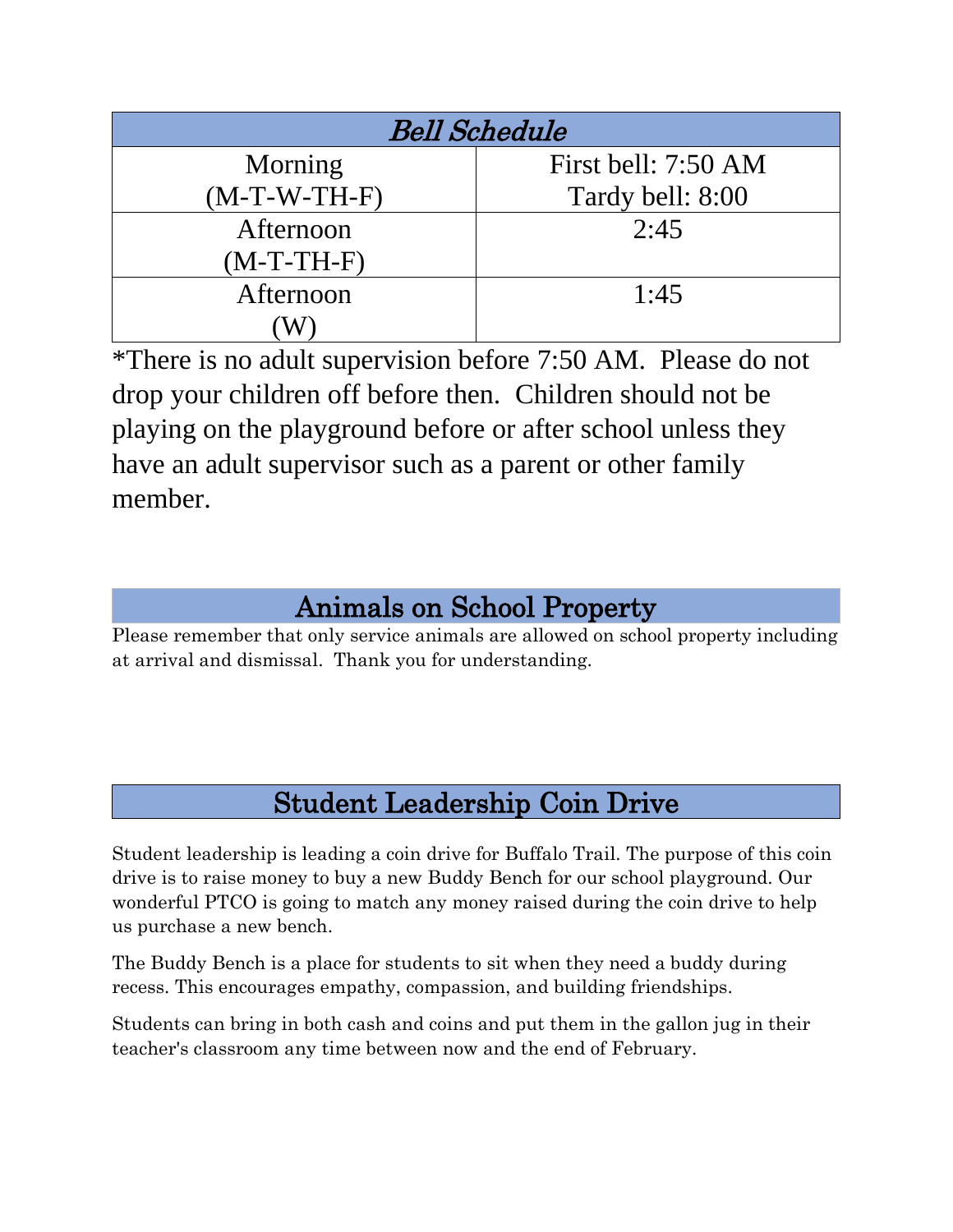| pcoming Events                       |                                       |
|--------------------------------------|---------------------------------------|
| What                                 | When                                  |
| <b>PASS</b>                          | Wednesday, February 17                |
|                                      | $6:00 - 7:30$                         |
|                                      | <b>Buffalo Trail Library</b>          |
|                                      |                                       |
| <b>District Level</b>                |                                       |
| <b>January is Board of Education</b> |                                       |
| <b>Appreciation Month!</b>           |                                       |
| DAC (District Accountability)        | Wednesday, February 2                 |
|                                      | $6:30-8:00$                           |
|                                      | <b>Instructional Support Facility</b> |
| <b>PASS</b>                          | Wednesday, February 9                 |
|                                      | $6:00 - 7:30$                         |
|                                      | Smoky Hill High School                |
| <b>Board of Education</b>            | Monday, February 14                   |
|                                      | 7:00                                  |
|                                      | <b>West Middle School</b>             |